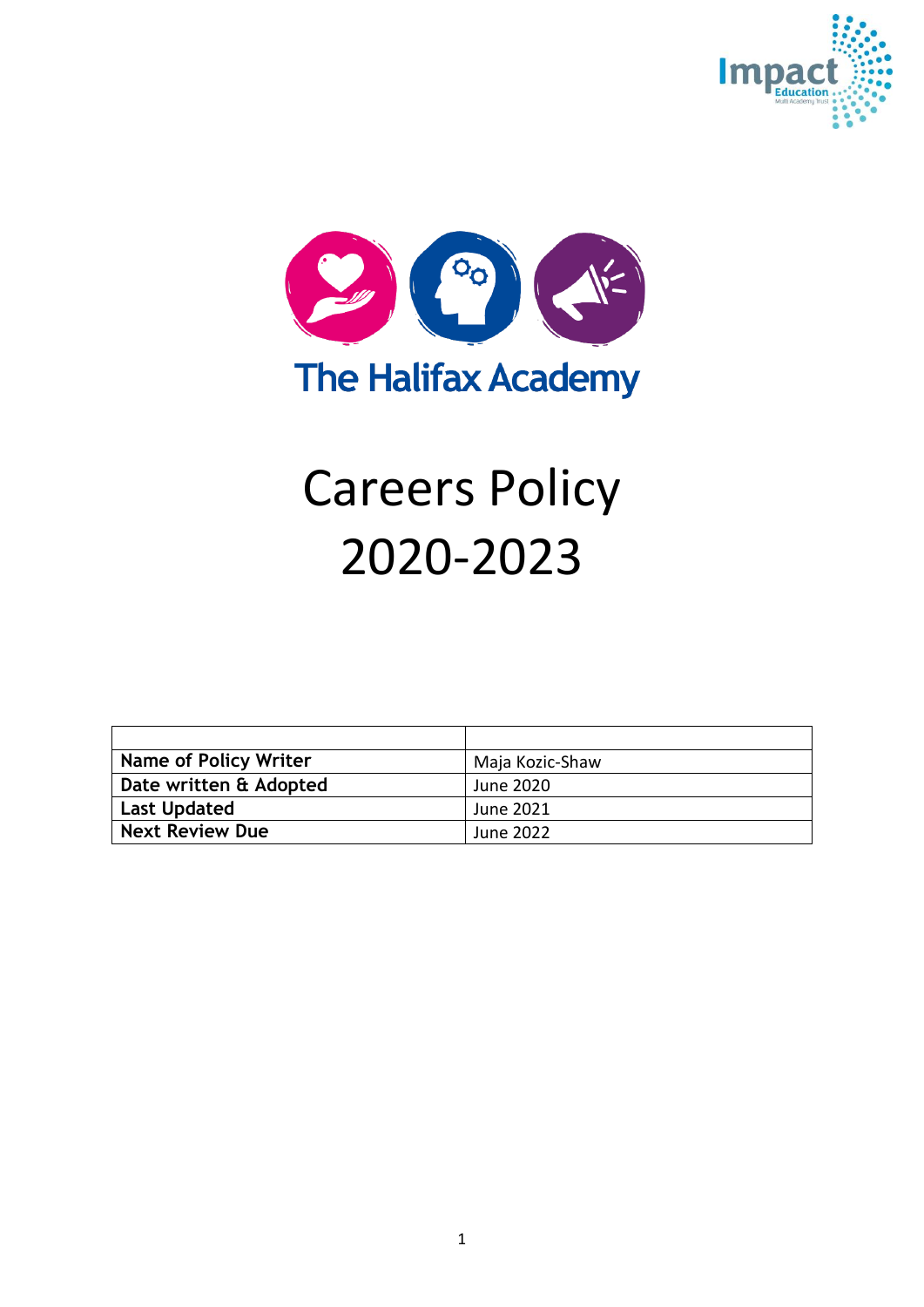

# **Careers Education, Information, Advice and Guidance Policy (CEIAG)**

#### **Contents**

- 1.0 School Vision
- 2.0 Policy Scope
- 3.0 Objectives
- 4.0 School Responsibilities
- 5.0 Governor Responsibilities
- 6.0 Provider Access
- 7.0 Monitoring, Evaluation and Review
- 8.0 Information and resources
- 9.0 Accreditation
- 10.0 Links with the Community, Other Outside Agencies and Businesses

| Appendix 1 | Summary of the Gatsby Benchmarks        |
|------------|-----------------------------------------|
| Appendix 2 | Careers Charter by Year Group           |
| Appendix 3 | <b>Arrangements for Provider Access</b> |

#### **Linked policies**

THA Provider Access Policy

#### **Linked Documents**

*'Careers Guidance and access for education and training providers. Statutory guidance for governing bodies, school leaders and school staff'*. DFE, October 2018

Adopted by the Governing Body: Compliance Check: Review Period: Review Date: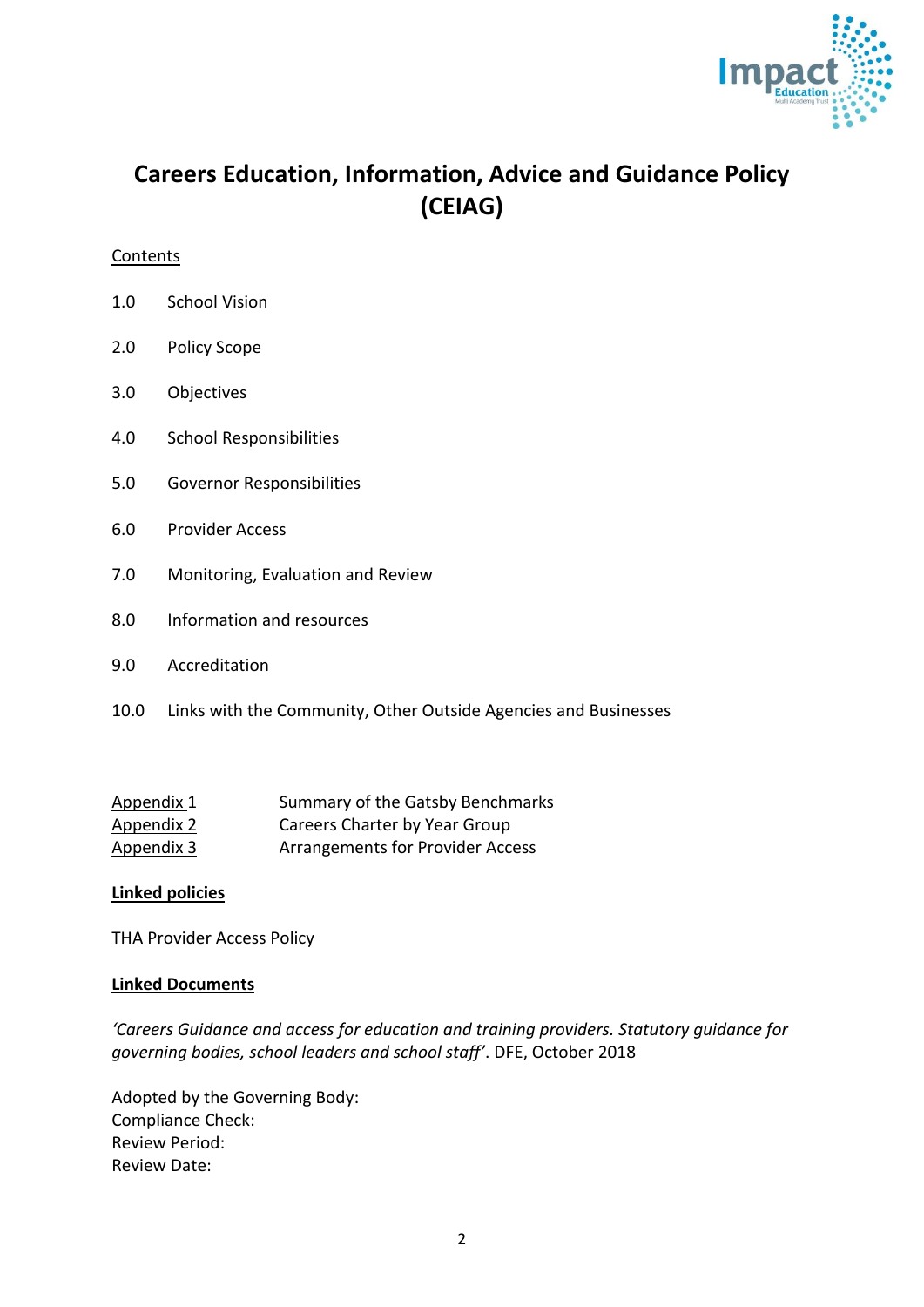

# **Careers Education, Information, Advice and Guidance Policy**

#### **1.0 School Vision**

- 1.1 At The Halifax Academy, our purpose is to provide our students with a voice to change the world. Our approach is underpinned by our values of Heart, Mind, Connect, which relate to different aspects of character or behaviour that we seek to nurture in our students, so that they achieve personal and academic success. We help our students to understand the world around them and the importance of education, enabling them to explore different careers and make well informed post-16 choices. We encourage them to find their own unique voice, by strengthening their sense of identity, independence, self-belief and ambition, so that they can confidently articulate and pursue their career aspirations, ultimately achieving personal fulfilment in their chosen career path.
- 1.2 The governing body have therefore adopted this policy in order to provide a clear commitment to and framework for Careers Education, Information, Advice and Guidance

#### **2.0 Policy Scope**

- 2.1 This policy covers Careers Education, Information, Advice and Guidance given to students in Key Stages Three and Four and final year of Key Stage 2 (Phases 3, 4 & 5).
- 2.2 The policy also applies to Year 11 students after they finish their examinations in June of their final year and before they start at their next place of education, employment or training. Though not necessarily in school regularly and attending lessons in July and August of Year 11, the policy is still applicable.
- 2.3 The policy has been reviewed in line with the recently published DfE guidance document 'Careers guidance and access for education and training providers – Statutory guidance for governing bodies, school leaders and school staff. (DfE, October 2018)
- 2.4 This policy accepts the 8 Gatsby Charitable Foundation's benchmarks as set out in the DfE guidance. They can be seen in Appendix 1 of this policy
- 2.5 This policy covers the legal duty of schools to ensure that a range of education and training providers can access pupils in Year 7 to Year 11 for the purpose of informing them about approved technical education qualifications or apprenticeships.
- 2.6 This policy refers to events and opportunities in both Key Stages and in all years and these events will impact upon all students at the school.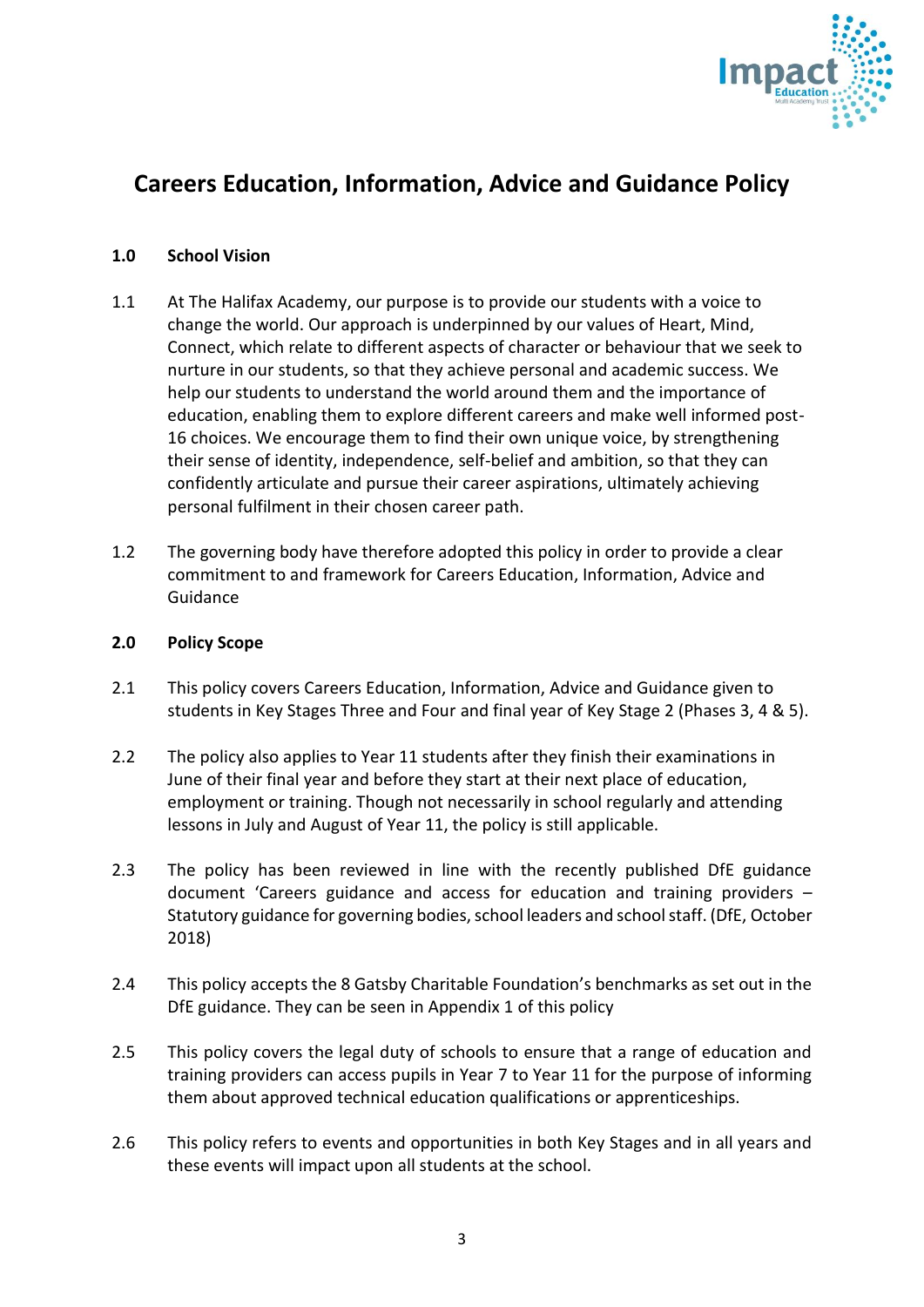

- 2.7 All members of staff at The Halifax Academy are expected to be aware of this policy and the importance of Careers Education, Information, Advice and Guidance (CEIAG) in the education of students; CEIAG is not the sole responsibility of the Careers Advisor.
- 2.8 It is important therefore that students leave school aware of themselves as individuals, aware of the opportunities available to them and able to make some decisions about their own life. They should be prepared for the transition from full time education to the world beyond. It is to these aspects of personal and social development that this policy will contribute.

#### **3.0 Objectives:**

- 3.1 The objectives of the Careers Education, Information, Advice and Guidance policy are as follows:
	- 3.1.1 To ensure that all students at the school receive a stable careers programme
	- 3.1.2 To enable all students to learn from information provided by the career and labour market
	- 3.1.3 The CEIAG programme should be individual and address the needs of each student
	- 3.1.4 To link the curriculum learning to careers learning
	- 3.1.5 To provide students with a series of encounters with employers and employees
	- 3.1.6 To provide students with experiences of workplace(s)
	- 3.1.7 To ensure that students have a series of encounters with further and higher education
	- 3.1.8 To provide each student with the opportunity to receive personal guidance

#### **4.0 School Responsibilities**

- 4.1 The school has a series of statutory duties:
	- 4.1.1 All registered pupils at the school must receive independent careers advice in Years 7 to 11
	- 4.1.2 This careers advice must be represented in an impartial manner, showing no bias towards a particular institution, education or work option
	- 4.1.3 This advice must cover a range of education or training options
	- 4.1.4 This guidance must be in the best interests of the pupil
	- 4.1.5 There must be an opportunity for education and training providers to access pupils in Year 7 – Year 11 in order to inform them about approved technical qualifications or apprenticeships. Cf. Section 6 of this policy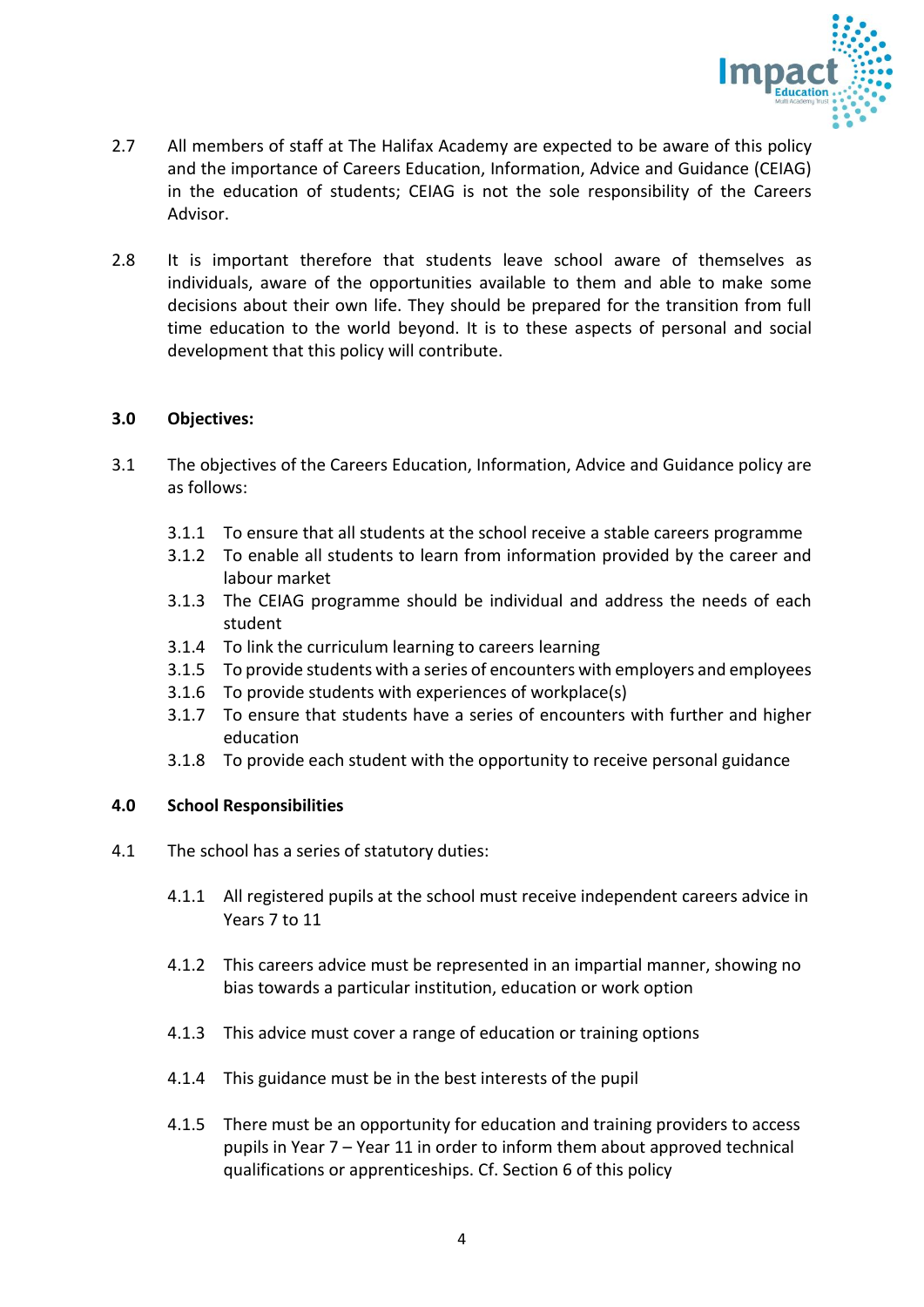

- 4.1.6 The school must have a clear policy setting out the manner in which providers will be given access to pupils. Cf. Section 6 and Appendix 3. This policy and these arrangements must be published
- 4.2 The school will base its careers provision around the Gatsby Benchmarks. A summary of these can be seen in Appendix 1, and they cross reference with the objectives of this policy cf. Section 3
- 4.3 The Halifax Academy believes that good CEIAG connects learning to the future. It motivates young people by giving them a clearer idea of the routes to jobs and careers that they will find engaging and rewarding. Good CEIAG widens pupils' horizons, challenges stereotypes and raises aspirations. Through our CEIAG programme, which is underpinned by our values of Heart, Mind, Connect, we aim to equip our students with the wisdom, self-worth and courage to make successful transitions to the next stage of their lives. We strive to provide our students with a voice to pursue their ambitions and ultimately make a meaningful difference in the world. We aim to support social mobility by improving opportunities for all our young people.
- 4.4 The school will continuously monitor its CEIAG offer and seek further improvement. This will be done by the personnel involved in the design and delivery of the programme as well as by external stakeholders who assess the work of the school (eg. School Improvement Partner or Ofsted)
- 4.5 Staff responsible for Careers: Ms Natalie Hawkins – SLT link for Careers Mrs Satch Jabbal – Curriculum Support Coordinator Mrs Maja Kozic-Shaw – Careers Lead Ms Rachel McKenzie – Careers Advisor

#### **5.0 Governor Responsibilities**

- 5.1 The governing body will ensure that the School has a clear policy on Careers Education, Information and Guidance (CEIAG) and that this is clearly communicated to all stakeholders. They should ensure that this policy is:
	- 5.1.1 based on the eight Gatsby Benchmarks
	- 5.1.2 meeting the school's legal requirements
- 5.2 The governing body will ensure that arrangements are in place to allow a range of educational and training providers to access pupils in Years  $7 - 11$ .
- 5.3 There will be a member of the governing body who takes a strategic interest in CEIAG and encourages employer engagement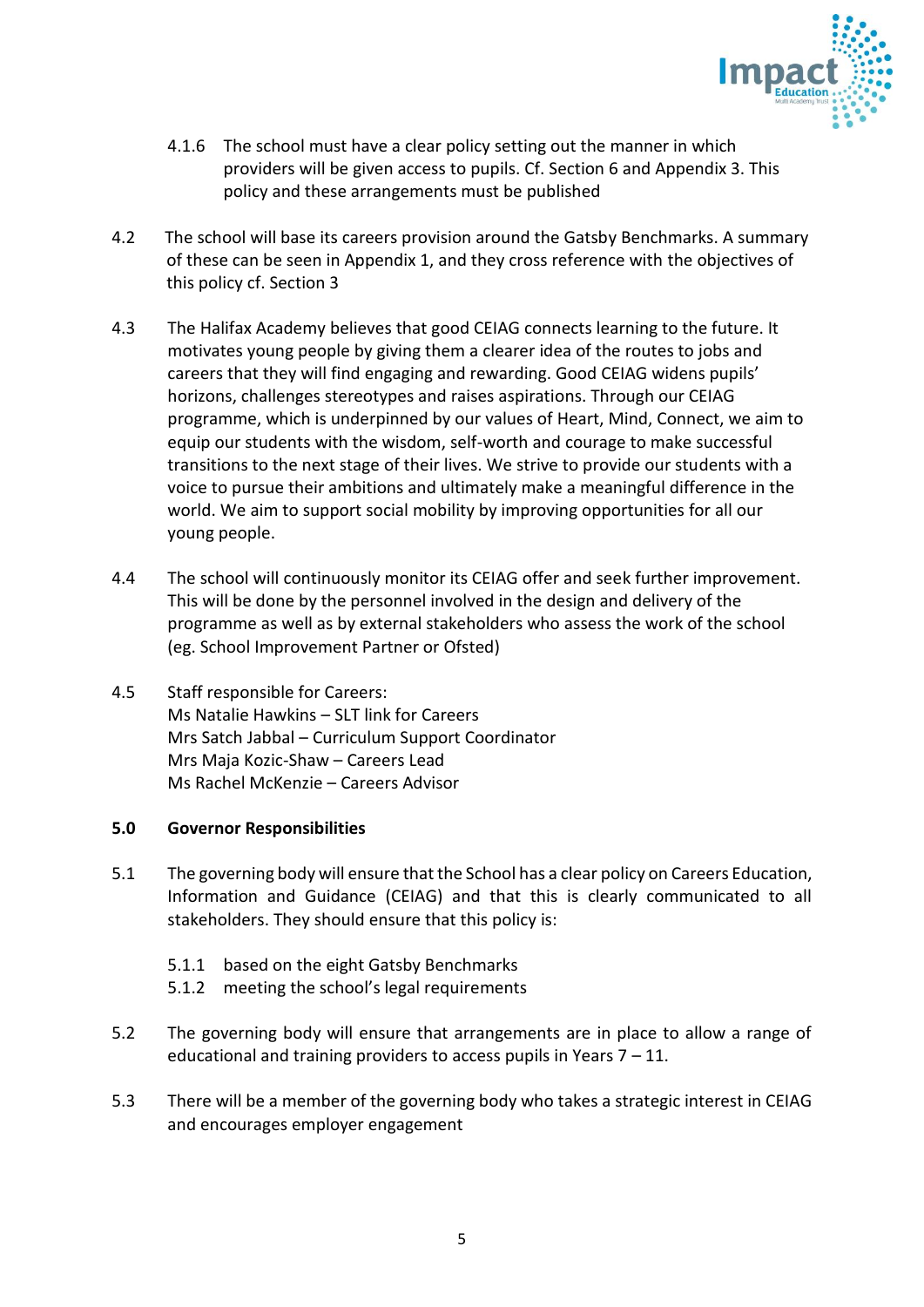

#### **6.0 Provider Access**

- 6.1 Introduction This section of the policy sets out the school's arrangements for managing the access of providers to pupils at the school for the purpose of giving them information about the provider's education or training offer. This complies with the school's legal obligations under Section 42B of the Education Act 1997.
- 6.2 All pupils in years 7-11 are entitled:

6.2.1 to find out about technical education qualifications and apprenticeships opportunities, as part of a careers programme which provides information on the full range of education and training options available at each transition point;

6.2.2 to hear from a range of local providers about the opportunities they offer, including technical education and apprenticeships – through options events, assemblies and group discussions and taster events;

6.2.3 to understand how to make applications for the full range of academic and technical courses.

- 6.3 Appendix 3 shows the way in which education and training providers should get in touch with the school in order to gain access to pupils and/or parents to inform them about further opportunities
- 6.4 The school will then work with providers in order to identify the most effective opportunity for them to share information about education and training opportunities

#### **7.0 Monitoring, Evaluation and Review**

7.1 The Headteacher will ensure that:

7.1.1 the work of the Careers Advisor and CEIAG events are supported and monitored

7.1.2 a member of the Senior Leadership Team has an overview of CEIAG work and reports regularly back to the team

7.2 The effectiveness of this policy will be measured in a variety of ways:

7.2.1 Feedback from stakeholders through mechanisms such as the Kirkland Rowell student and parent survey;

7.2.2 Feedback from external visitors to the school such as the School Improvement Partner (SIP) or Ofsted;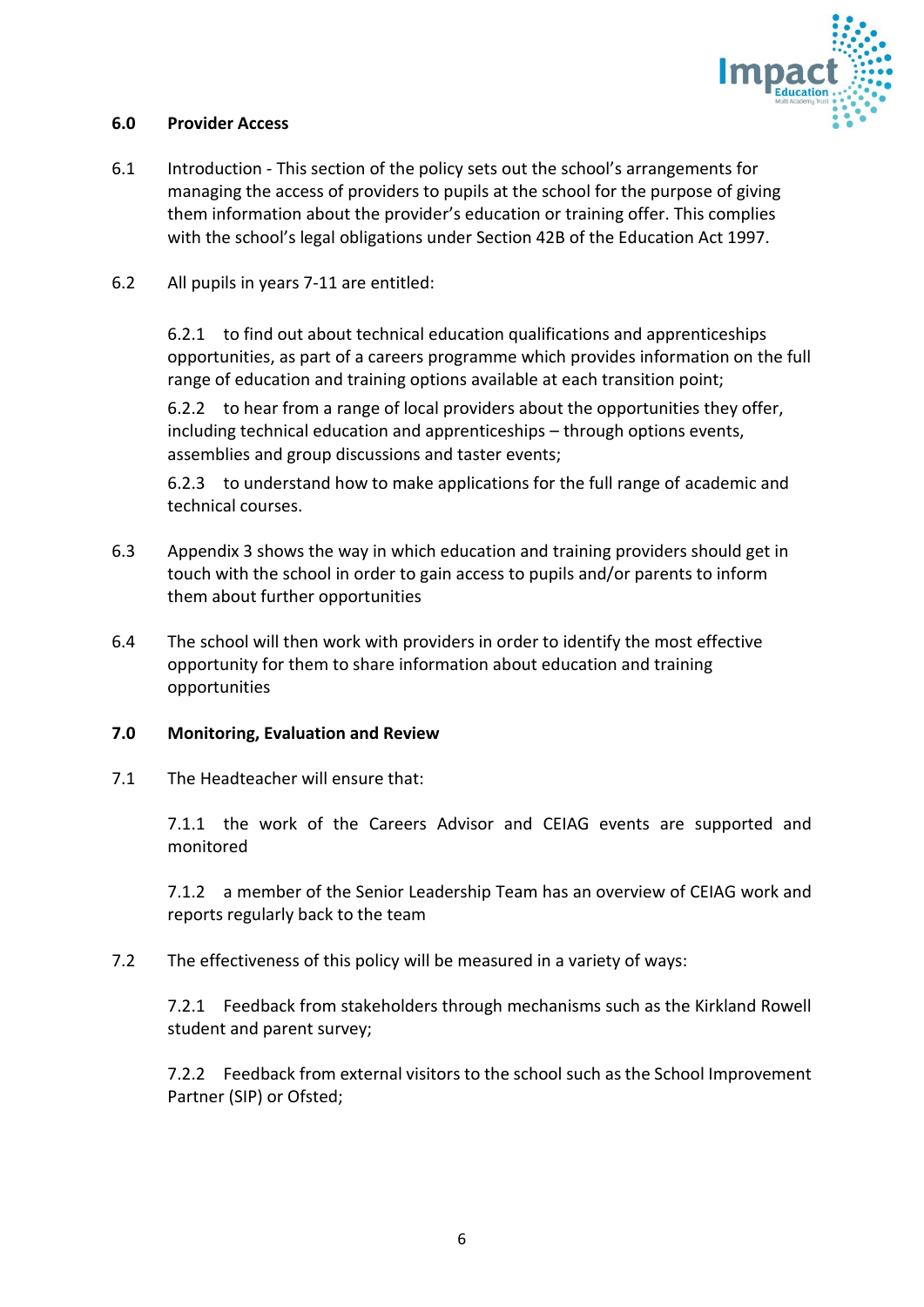

7.2.2 the number of students who are NEET in October having left the school in the previous summer. This figure can be compared to national figures as well as against the equivalent figure from similar schools both nationally and within the county.

7.3 The Governors of The Halifax Academy will review this policy every three years.

#### **8.0 Information and resources**

All students have access to an extensive Careers library, one to one meetings with our careers advisor, C&K Careers website including their 'Directions' booklet, access to UniFrog (parents have access to this too), a careers education programme delivered through Character lessons. Pupils have the opportunity to write their own CVs and attend a mock interview day in order to prepare them for Sixth Form/College/Job interviews. We also have access to Future Goals, JED, Surestart and a Careers Meter.

#### **9.0 Accreditation**

The school is currently working towards achieving the C&K Careers Quality Standard, a nationally validated award.

#### **10.0 Links with the Community, Other Outside Agencies and Businesses**

The Halifax Academy has a vast bank of links with businesses, colleges and universities in the local area and beyond in Leeds, Bradford and Manchester. Speakers from colleges, sixth forms and other training providers are invited into school as appropriate. Students are actively encouraged to visit sixth forms and colleges and attend Open Days where appropriate (In person or virtually). In addition, information is available to all students in the Careers Library.

The Halifax Academy has strong links in the local area with Summerfield Care Home, Lloyds Banking Group, Orange Box and several more.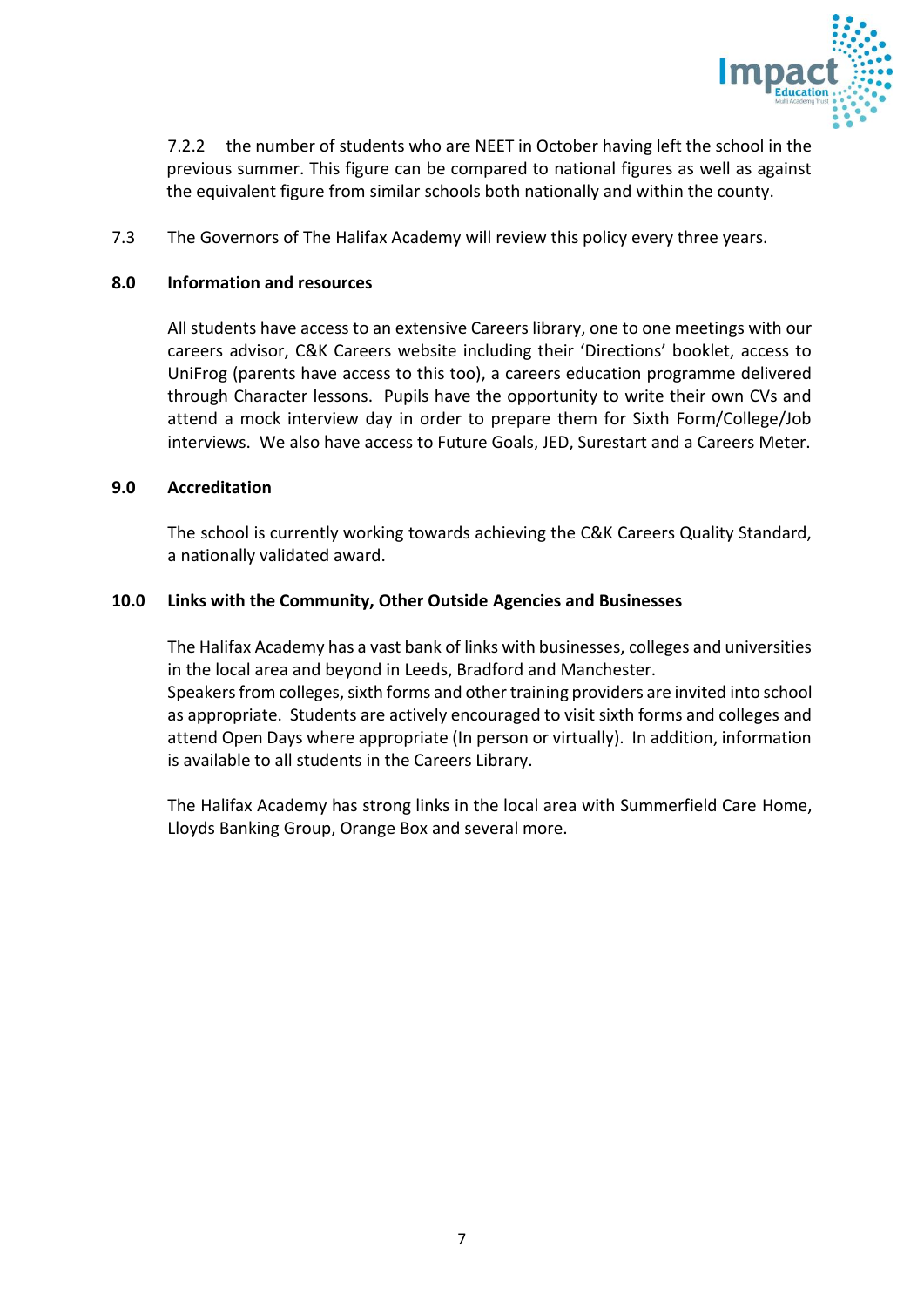## **Appendix 1**

# **Summary of the Gatsby Benchmarks**

| 1. A stable careers programme                            | Every school and college should have an embedded programme of<br>career education and guidance that is known and understood by<br>students, parents, teachers, governors and employers.                                                                        | Every school should have a stable, structured<br>$\bullet$<br>careers programme that has the explicit backing of<br>the senior management team, and has an<br>identified and appropriately trained person<br>responsible for it.<br>The careers programme should be published on<br>$\bullet$<br>the school's website in a way that enables pupils,<br>parents, teachers and employers to access and<br>understand it.<br>The programme should be regularly evaluated with<br>feedback from pupils, parents, teachers and<br>employers as part of the evaluation process. |
|----------------------------------------------------------|----------------------------------------------------------------------------------------------------------------------------------------------------------------------------------------------------------------------------------------------------------------|---------------------------------------------------------------------------------------------------------------------------------------------------------------------------------------------------------------------------------------------------------------------------------------------------------------------------------------------------------------------------------------------------------------------------------------------------------------------------------------------------------------------------------------------------------------------------|
| 2. Learning from career and labour market<br>information | Every student, and their parents, should have access to good quality<br>information about future study options and labour market<br>opportunities. They will need the support of an informed adviser to<br>make best use of available information.             | By the age of 14, all pupils should have accessed<br>$\bullet$<br>and used information about career paths and the<br>labour market to inform their own decisions on<br>study options.<br>Parents should be encouraged to access and use<br>$\bullet$<br>information about labour markets and future study<br>options to inform their support to their children.                                                                                                                                                                                                           |
| 3. Addressing the needs of each student                  | Students have different career guidance needs at different stages.<br>Opportunities for advice and support need to be tailored to the needs<br>of each student. A school's careers programme should embed equality<br>and diversity considerations throughout. | A school's careers programme should actively seek<br>$\bullet$<br>to challenge stereotypical thinking and raise<br>aspirations.<br>Schools should keep systematic records of the<br>$\bullet$<br>individual advice given to each pupil, and<br>subsequent agreed decisions.<br>All pupils should have access to these records to<br>support their career development.<br>Schools should collect and maintain accurate data<br>for each pupil on their education, training or<br>employment destinations.                                                                  |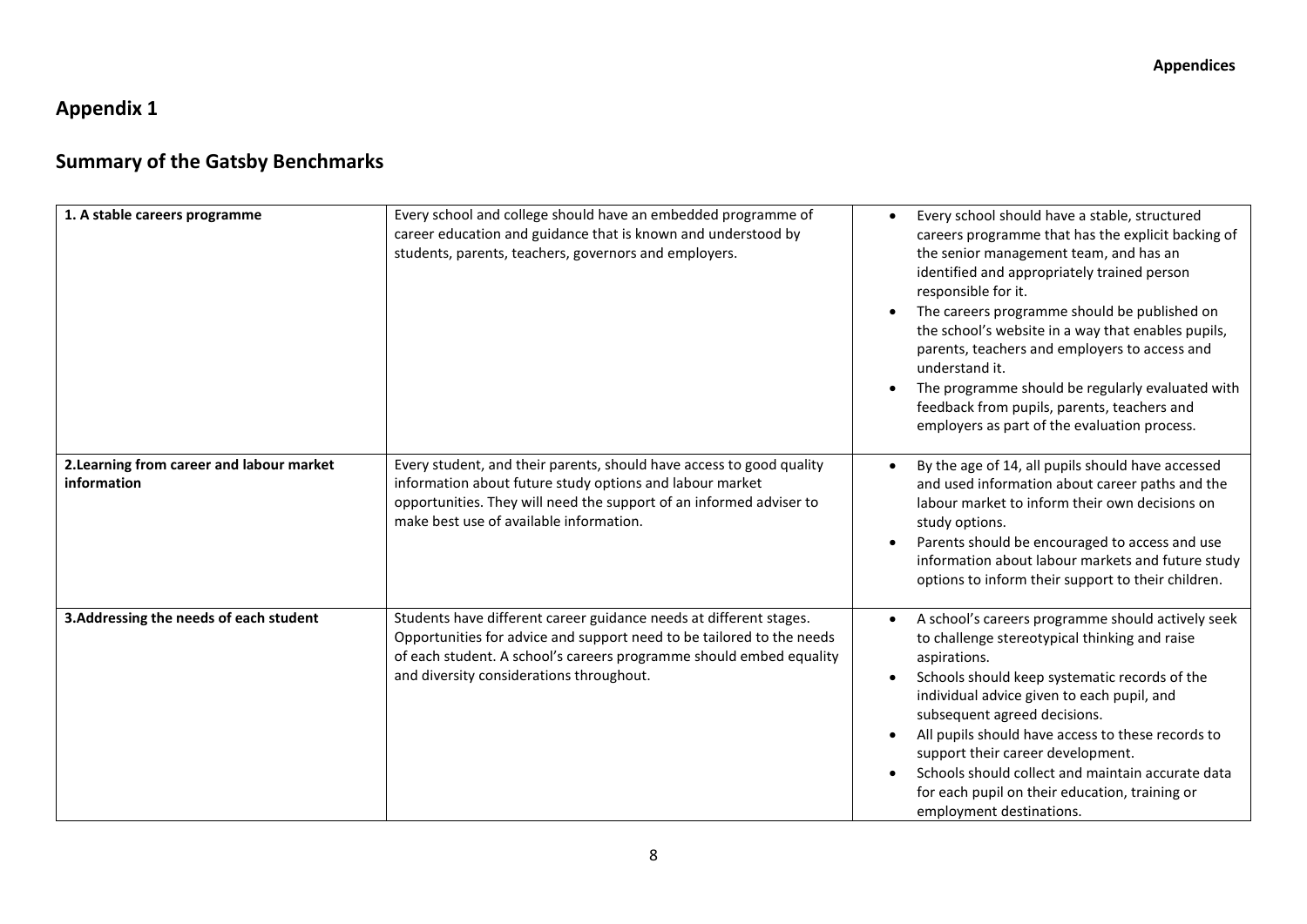| 4. Linking curriculum learning to careers       | All teachers should link curriculum learning with careers. STEM subject<br>teachers should highlight the relevance of STEM subjects for a wide<br>range of future career paths.                                                                                                                            | By the age of 14, every pupil should have had the<br>$\bullet$<br>opportunity to learn how the different STEM<br>subjects help people to gain entry to, and be more<br>effective workers within, a wide range of careers.                                                                                                                                                                                                                                                                                                                                                                                                                         |
|-------------------------------------------------|------------------------------------------------------------------------------------------------------------------------------------------------------------------------------------------------------------------------------------------------------------------------------------------------------------|---------------------------------------------------------------------------------------------------------------------------------------------------------------------------------------------------------------------------------------------------------------------------------------------------------------------------------------------------------------------------------------------------------------------------------------------------------------------------------------------------------------------------------------------------------------------------------------------------------------------------------------------------|
| 5. Encounters with employers and employees      | Every student should have multiple opportunities to learn from<br>employers about work, employment and the skills that are valued in<br>the workplace. This can be through a range of enrichment activities<br>including visiting speakers, mentoring and enterprise schemes.                              | Every year, from the age of 11, pupils should<br>$\bullet$<br>participate in at least one meaningful encounter*<br>with an employer.<br>*A 'meaningful encounter' is one in which the student has<br>an opportunity to learn about what work is like or what it<br>takes to be successful in the workplace.                                                                                                                                                                                                                                                                                                                                       |
| <b>6. Experiences of workplaces</b>             | Every student should have first-hand experiences of the workplace<br>through work visits, work shadowing and/or work experience to help<br>their exploration of career opportunities, and expand their networks.                                                                                           | By the age of 16, every pupil should have had at<br>$\bullet$<br>least one experience of a workplace, additional to<br>any part-time jobs they may have.<br>By the age of 18, every pupil should have had one<br>$\bullet$<br>further such experience, additional to any part-<br>time jobs they may have.                                                                                                                                                                                                                                                                                                                                        |
| 7. Encounters with further and higher education | All students should understand the full range of learning opportunities<br>that are available to them. This includes both academic and vocational<br>routes and learning in schools, colleges, universities and in the<br>workplace.                                                                       | By the age of 16, every pupil should have had a<br>$\bullet$<br>meaningful encounter* with providers of the full<br>range of learning opportunities, including Sixth<br>Forms, colleges, universities and apprenticeship<br>providers. This should include the opportunity to<br>meet both staff and pupils.<br>By the age of 18, all pupils who are considering<br>$\bullet$<br>applying for university should have had at least two<br>visits to universities to meet staff and pupils.<br>*A 'meaningful encounter' is one in which the<br>$\bullet$<br>student has an opportunity to explore what it is<br>like to learn in that environment. |
| 8. Personal guidance                            | Every student should have opportunities for guidance interviews with a<br>career adviser, who could be internal (a member of school staff) or<br>external, provided they are trained to an appropriate level. These<br>should be available whenever significant study or career choices are<br>being made. | Every pupil should have at least one such interview<br>$\bullet$<br>by the age of 16, and the opportunity for a further<br>interview by the age of 18.                                                                                                                                                                                                                                                                                                                                                                                                                                                                                            |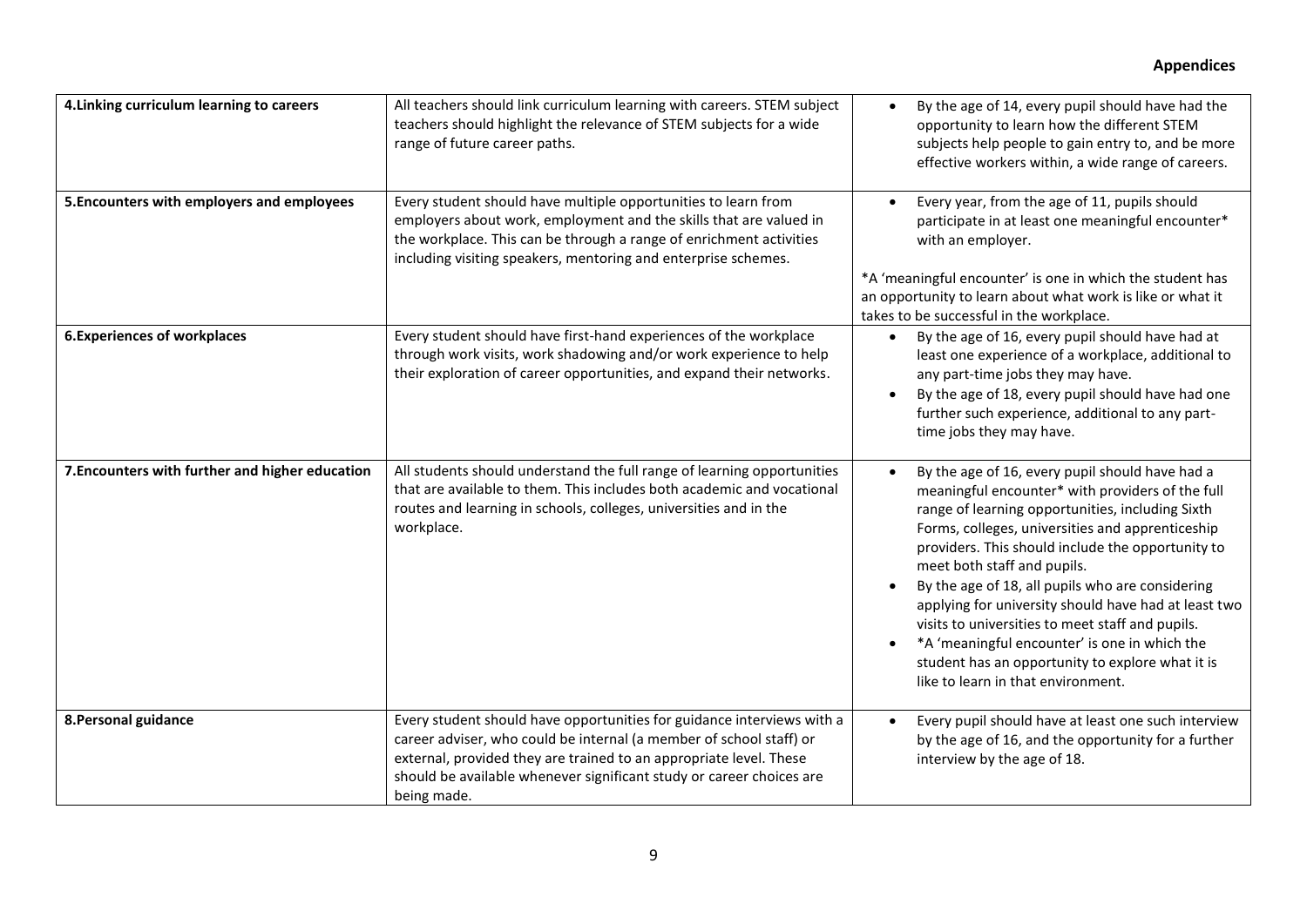## **Appendix 2**

## **The Halifax Academy Careers Charter**

| Year 7 Aut | Foci: All about work                                                                                               | Resources to support this unit/Assemblies/Trips     | Gatsby                  |
|------------|--------------------------------------------------------------------------------------------------------------------|-----------------------------------------------------|-------------------------|
|            | Explore why we work, linked to taxation and wider public services, how work differs to school<br>$\bullet$         | https://icould.com/teaching-resources/              |                         |
|            | Skills and attributes needed at work                                                                               |                                                     | $\mathbf{1}$            |
|            | Explore the links between personality, working styles and job types.                                               | Year group attached to an employer, work shadowing, | 5,6                     |
|            | Buzz Careers questionnaire to identify personality type, skills and qualifications/potential careers.<br>$\bullet$ | assemblies, meeting different people from different |                         |
|            |                                                                                                                    | areas of the company through webinars etc.          |                         |
| Week 1     | What is work? Why do we work? What is the purpose of careers education?                                            | All year group: Trip to Manchester United.          | 5, 6                    |
| Week 2     | Differences between school and work                                                                                |                                                     |                         |
|            | https://www.bbc.co.uk/bitesize/clips/zdgr87h                                                                       |                                                     |                         |
| Week 3     | What skill and attributes are valued in the workplace?                                                             |                                                     |                         |
| Week 4     | There is no 'I' in TEAM-developing skills required for work                                                        |                                                     |                         |
| Week 5     | It's all about the moneyor is it? Volunteering is work too!                                                        |                                                     |                         |
| Week 6     | What motivates me? Buzz Careers questionnaire                                                                      |                                                     |                         |
|            | https://icould.com/buzz-quiz/                                                                                      |                                                     |                         |
|            |                                                                                                                    |                                                     |                         |
| Year 8     | Foci: Careers-what are the possibilities?                                                                          | Resources to support this unit                      | $\mathbf{1}$            |
|            | Thinking about Options pathways, next steps (KS4)                                                                  | Directions-Digital copy                             |                         |
|            | Introduction to GCSE pathways (Early entry and Core)                                                               | https://indd.adobe.com/view/8ec0d1ea-1d1b-4b97-     |                         |
|            | Introduction and information about the gateway year (Science, Humanities)                                          | 8762-c327a793c5c0                                   |                         |
|            |                                                                                                                    |                                                     |                         |
|            |                                                                                                                    | Year group attached to an employer, work shadowing, | 5, 6                    |
|            |                                                                                                                    | assemblies, meeting different people from different |                         |
|            |                                                                                                                    | areas of the company through webinars etc.          |                         |
|            |                                                                                                                    |                                                     |                         |
|            |                                                                                                                    | <b>University Visits</b>                            | $\overline{\mathbf{z}}$ |
|            |                                                                                                                    |                                                     |                         |
|            |                                                                                                                    | <b>Meetings with C&amp;K careers (Hilary)</b>       | 2,3,8                   |
| Week 1     | 'Directions' booklet-Subjects and Qualifications'                                                                  |                                                     |                         |
| Week 2     | Making informed choices and the power of decision making                                                           |                                                     |                         |
|            | Directions 'How to choose'                                                                                         |                                                     |                         |
| Week 3     | 'Directions' booklet-Help with choosing                                                                            |                                                     |                         |
| Week 4     | 'Directions' booklet-Other information and activities OR information around interviews/how to answer questions     |                                                     |                         |
| Week 5     | All I need to know aboutGCSE Pathways-Part 1                                                                       | Pathways assembly                                   |                         |
| Week 6     | All I need to know aboutGCSE Pathways-Part 2 (Introduction to gateway year)                                        |                                                     |                         |
|            |                                                                                                                    |                                                     |                         |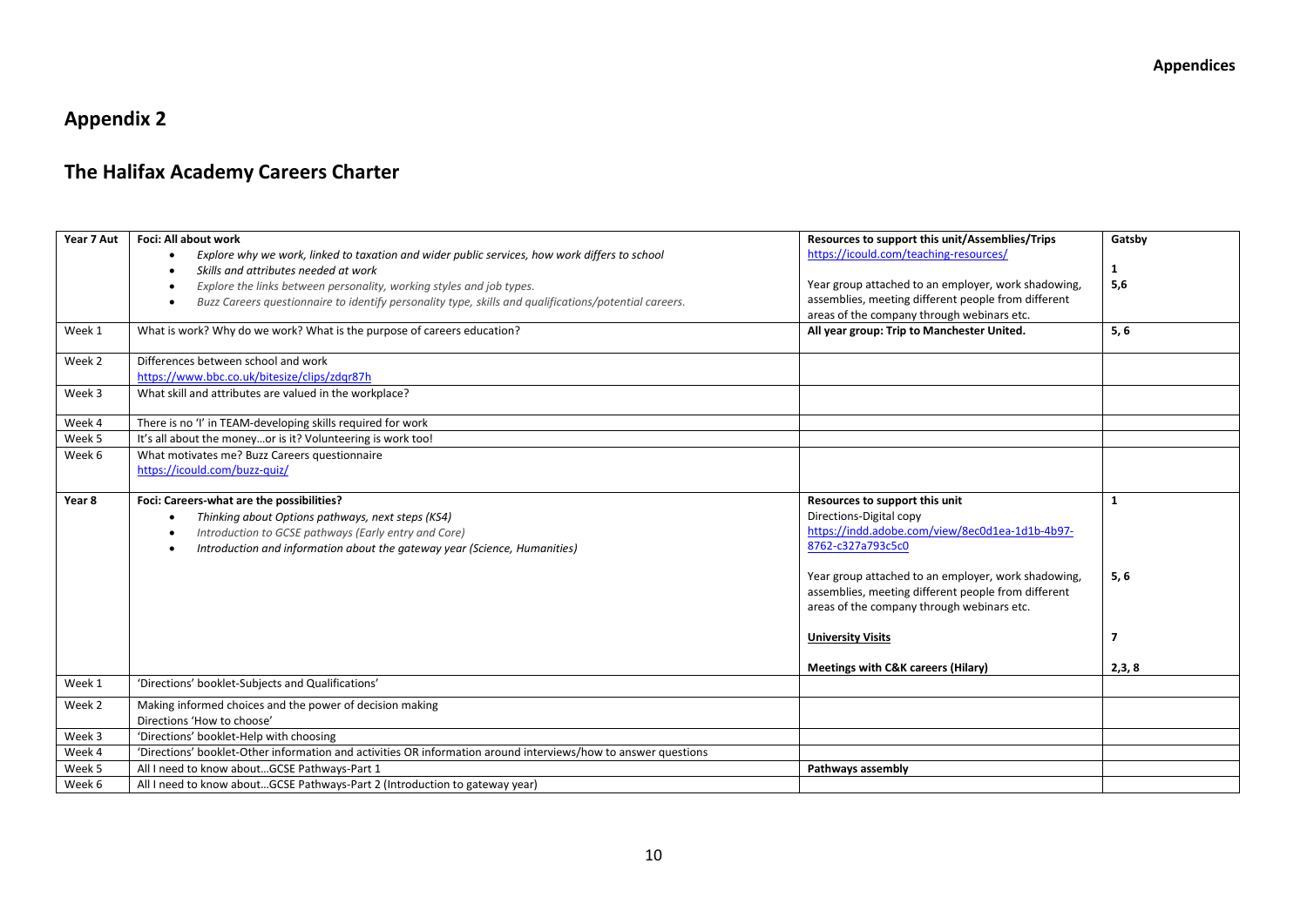#### **Appendices**

| Year 9 Aut | Foci: Gateway & Making Choices                                                                                                           | Burnley college (wellbeing), small visits to local work                                                                                                  | 1                                        |
|------------|------------------------------------------------------------------------------------------------------------------------------------------|----------------------------------------------------------------------------------------------------------------------------------------------------------|------------------------------------------|
|            | Explore the labour market and employment trends, what jobs are in demand?                                                                | places.                                                                                                                                                  |                                          |
|            | Information regarding routes into apprenticeships, University, STEM careers, local opportunities (links with<br>$\bullet$<br>businesses) |                                                                                                                                                          | 4-STEM (Needs to link<br>with Faculties) |
|            | JED explorer database (personalised careers finder)<br>Exploring skills and attributes.<br>$\bullet$                                     | Year group attached to an employer, work shadowing,<br>assemblies, meeting different people from different<br>areas of the company through webinars etc. | 5, 6                                     |
|            |                                                                                                                                          | https://www.bbc.co.uk/bitesize/topics/zsnfr82                                                                                                            |                                          |
| Week 1     | The labour market (Current trends and jobs)                                                                                              |                                                                                                                                                          |                                          |
| Week 2     | All I need to know aboutApprenticeships                                                                                                  | All supported by external visitors (Assemblies)                                                                                                          | 5                                        |
| Week 3     | All I need to know aboutGoing to Universities                                                                                            |                                                                                                                                                          |                                          |
| Week 4     | All I need to know aboutSTEM careers                                                                                                     |                                                                                                                                                          |                                          |
| Week 5     | What Job would suit me? JED-Job Explorer database (personalised), exploring my skills and attributes                                     |                                                                                                                                                          |                                          |
| Week 6     | Work based issues: Equal opportunities at work                                                                                           |                                                                                                                                                          |                                          |
| Year 10    | Foci: Preparing for work (CV's and Interview skills)                                                                                     | Interview skills, university visits/workplace experiences                                                                                                | 1, 5                                     |
| Aut        | Introduction to CV writing & ROA, students writing a CV.<br>$\bullet$                                                                    |                                                                                                                                                          |                                          |
|            | Introduction to interview skills.                                                                                                        | Year group attached to an employer, work shadowing,<br>assemblies, meeting different people from different<br>areas of the company through webinars etc. | 5,6                                      |
|            |                                                                                                                                          | Meetings with C&K careers (Hilary)                                                                                                                       | 2,3,8                                    |
| Week 1     | Preparing for work-what is important? What do I need to think about?                                                                     |                                                                                                                                                          |                                          |
| Week 2     | What Job would suit me? Linked to careers appointments https://www.prospects.ac.uk/planner                                               |                                                                                                                                                          |                                          |
| Week 3     | What is a CV?                                                                                                                            |                                                                                                                                                          |                                          |
| Week 4     | <b>CV Writing</b>                                                                                                                        |                                                                                                                                                          |                                          |
| Week 5     | <b>CV Writing</b>                                                                                                                        |                                                                                                                                                          |                                          |
| Week 6     | Preparation for Interview Skills                                                                                                         |                                                                                                                                                          |                                          |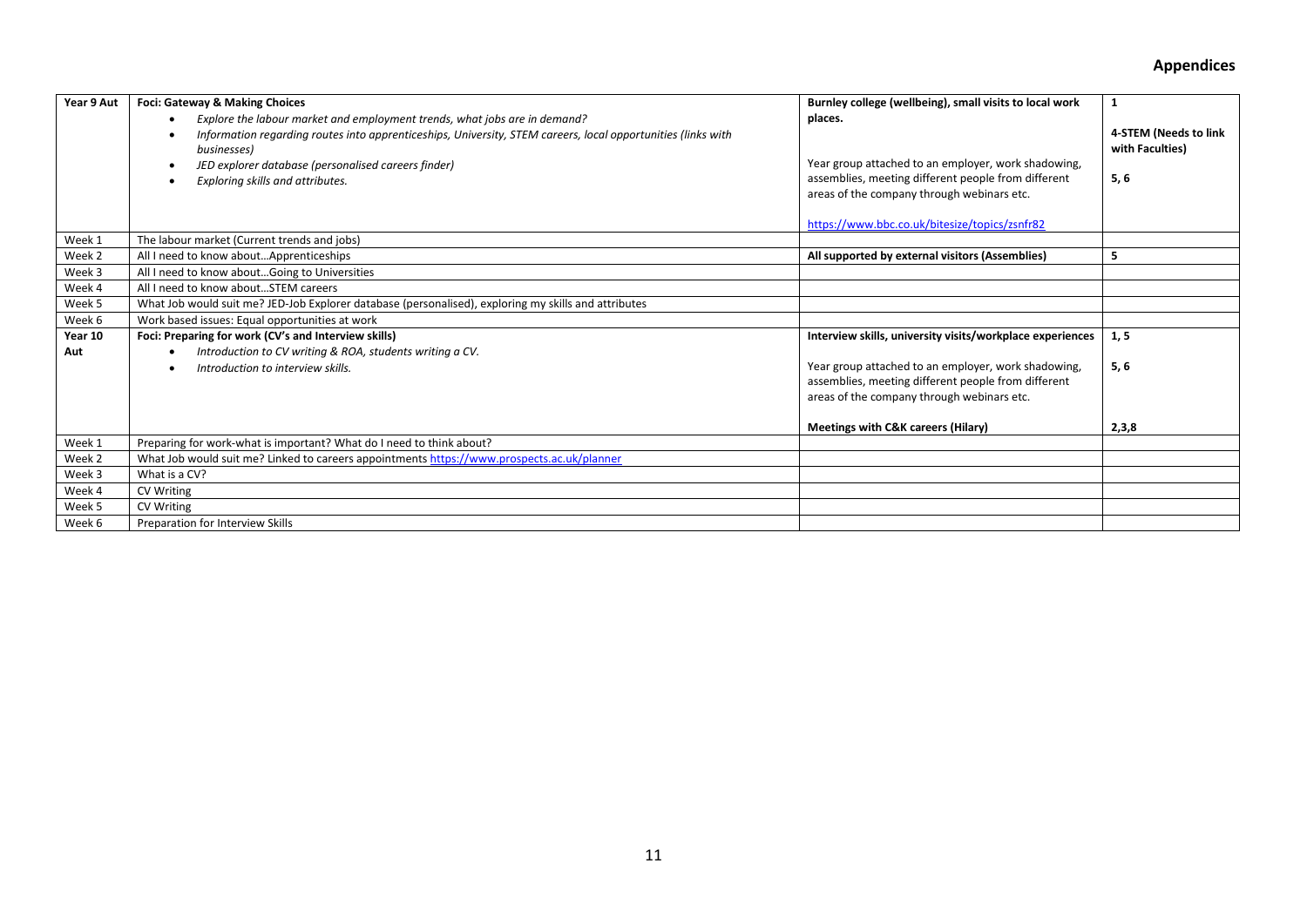## **Appendix 3**

### **Arrangements for Provider Access**

#### **Introduction**

This document sets out the school's arrangements for managing the access of providers to pupils at the school for the purpose of giving them information about the provider's education or training offer. This complies with the school's legal obligations under Section 42B of the Education Act 1997.

#### **Pupil entitlement**

All pupils in years 7-11 are entitled:

- to find out about technical education qualifications and apprenticeships opportunities, as part of a careers programme which provides information on the full range of education and training options available at each transition point;
- to hear from a range of local providers about the opportunities they offer, including technical education and apprenticeships – through options events, assemblies and group discussions and taster events;
- to understand how to make applications for the full range of academic and technical courses.

## **Management of provider access requests**

#### **Procedure**

A provider wishing to request access should contact Mrs Satch Jabbal.

Telephone: 01422 301080

Email: sjabbal@thehalifaxacademy.org

## **Opportunities for access**

The school offers a comprehensive Careers Education, Information, Advice and Guidance programme and an overview of this programme can be seen in the School's Careers Charter which can be seen on the school website.

Please speak to our Careers Advisor to identify the most suitable opportunity for you.

The school will make a suitable space available for discussions between the provider and students, as appropriate to the activity. The school will also make available ICT and other